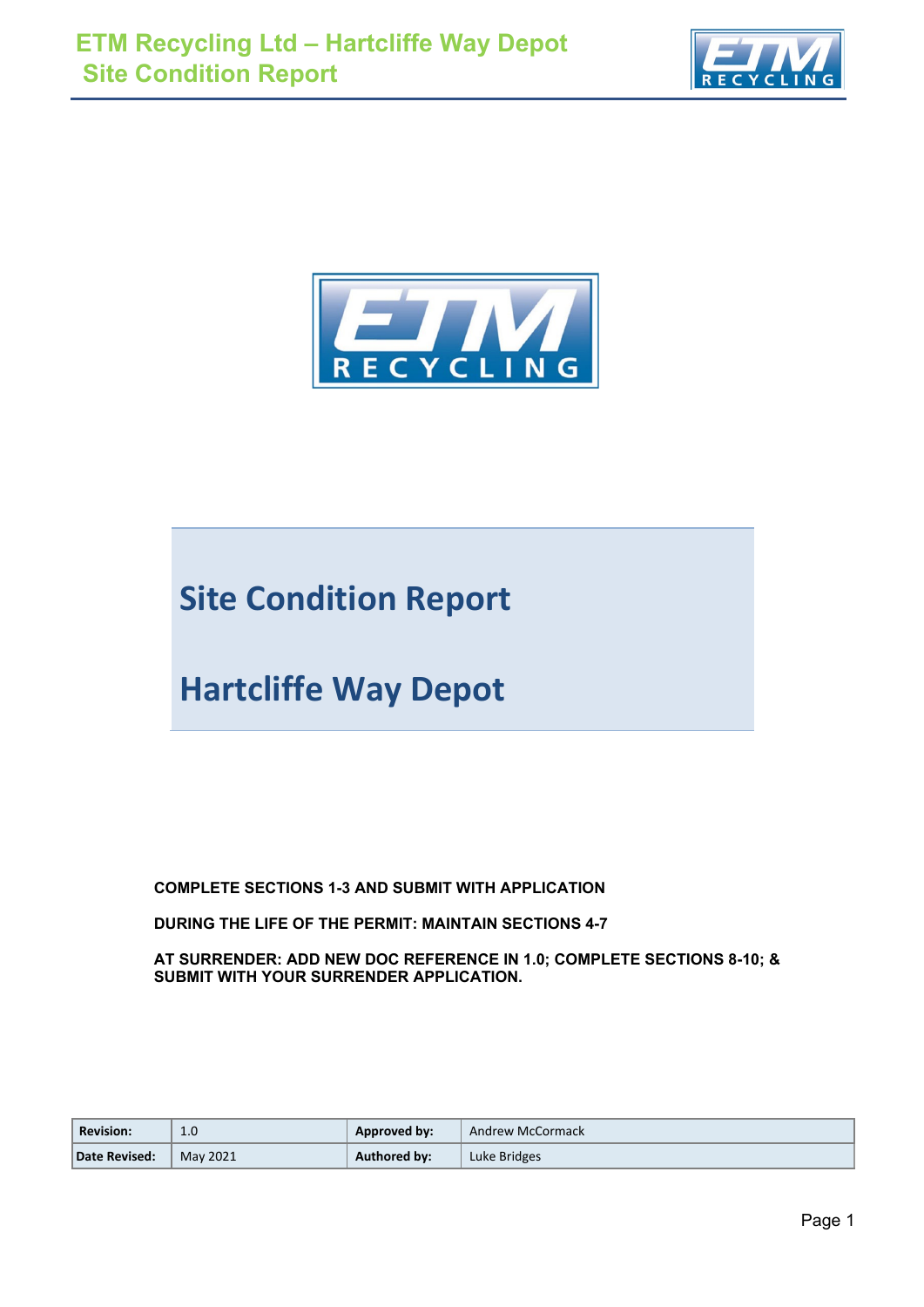

| 1.0 SITE DETAILS        |                                     |
|-------------------------|-------------------------------------|
| Name of the applicant   | <b>ETM Recycling Ltd</b>            |
| Activity address        | 77 Hartcliffe Way, Bristol, BS3 5SB |
| National grid reference | ST 58193 70042                      |

| Document reference and dates for Site<br>Condition Report at permit application and<br>surrender |  |
|--------------------------------------------------------------------------------------------------|--|
|--------------------------------------------------------------------------------------------------|--|

| Document references for site plans (including | Site Layout Plan   |
|-----------------------------------------------|--------------------|
| l location and boundaries)                    | Site Location Plan |
|                                               |                    |

#### **Note:**

In Part A of the application form you must give us details of the site's location and provide us with a site plan. We need a detailed site plan (or plans) showing:

- Site location, the area covered by the site condition report, and the location and nature of the activities and/or waste facilities on the site.
- Locations of receptors, sources of emissions/releases, and monitoring points.
- Site drainage.
- Site surfacing.

If this information is not shown on the site plan required by Part A of the application form then you should submit the additional plan or plans with this site condition report.

| 2.0 Condition of the land at permit issue                                     |                                                                                                                                                                                                                                                                                                                      |  |  |  |
|-------------------------------------------------------------------------------|----------------------------------------------------------------------------------------------------------------------------------------------------------------------------------------------------------------------------------------------------------------------------------------------------------------------|--|--|--|
| Environmental setting including:<br>geology<br>hydrogeology<br>surface waters | <b>Geology</b> - There are no superficial<br>deposits or artificial ground recorded at site<br>based on information from the British<br>Geological Survey (BGS). The bedrock<br>geology comprises of Mercia Mudstone<br>Group - Mudstone and Halite-stone.                                                           |  |  |  |
|                                                                               | The nearest publicly available borehole<br>records are ST56NE10, located 145m from<br>the site, that has recorded made ground to<br>13m then red brown hard to very hard marl<br>with some green pockets to 17m,<br>calcareous siltstone with some bands of<br>sandstone to 20m, and calcareous<br>sandstone to 23m. |  |  |  |
|                                                                               | The soilscape is slightly acid loamy texture<br>and clayey soils with impeded drainage.                                                                                                                                                                                                                              |  |  |  |
|                                                                               | Hydrogeology – Mercia Mudstone                                                                                                                                                                                                                                                                                       |  |  |  |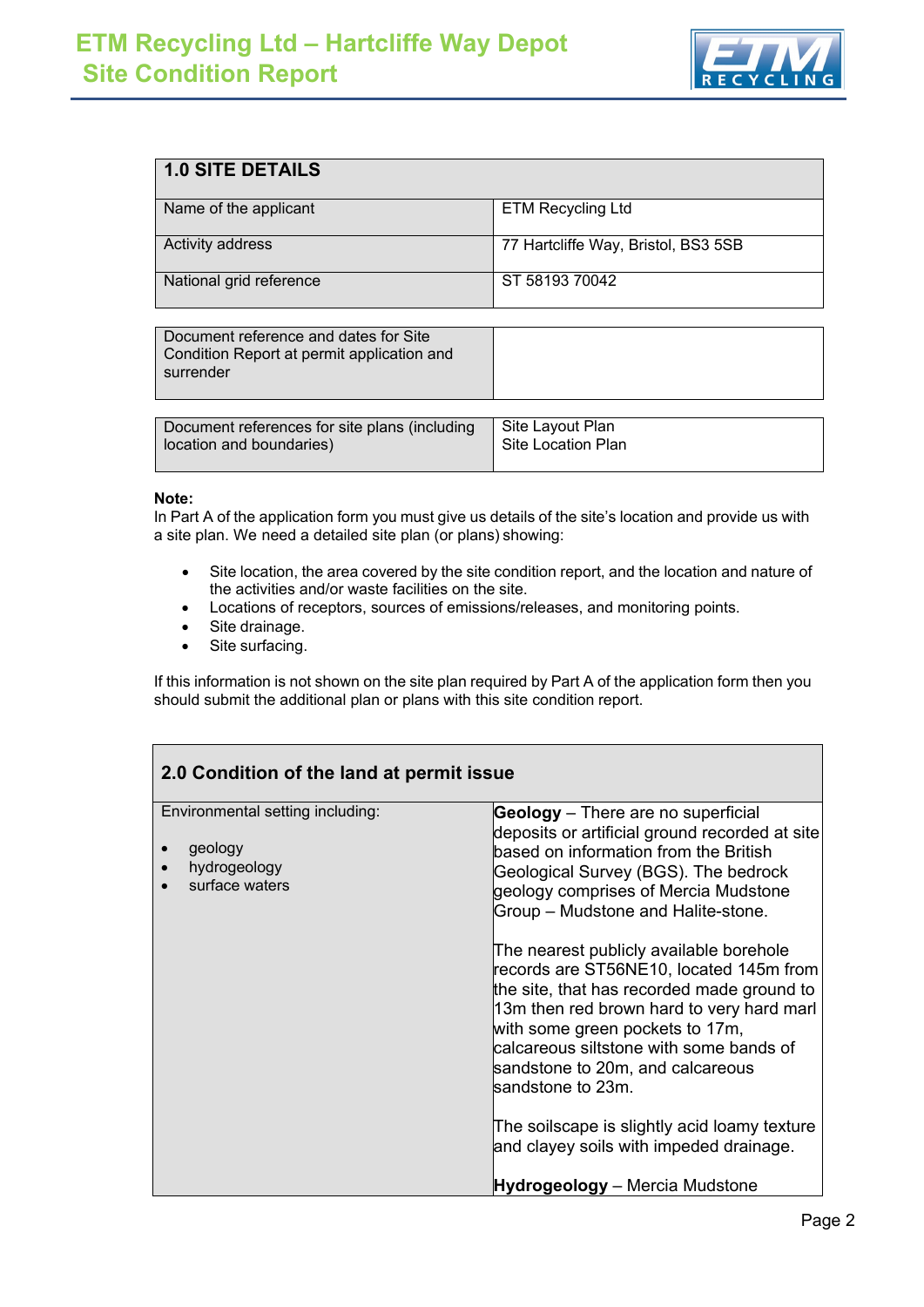

|                                                    | Character. The bedrock is regarded as a<br>Secondary B Aquifer; predominately lower<br>permeability layers which may store and<br>yield limited amounts of groundwater due<br>to localised features. These are generally<br>the water-bearing parts of the former non-<br>aquifers.                                                              |
|----------------------------------------------------|--------------------------------------------------------------------------------------------------------------------------------------------------------------------------------------------------------------------------------------------------------------------------------------------------------------------------------------------------|
|                                                    | Surface Water - The site is not within a<br>Source Protection Zone.                                                                                                                                                                                                                                                                              |
|                                                    | It is located in Flood Zone 1 meaning it has<br>a low probability of flooding. (Reference:<br>https://flood-map-for-<br>planning.service.gov.uk/confirm-<br>location?easting=358189&northing=17004<br>5&placeOrPostcode=bs3%205rn)<br>The nearest surface water body is the<br>Pigeonhouse Stream, located 40m from                              |
|                                                    | the site.                                                                                                                                                                                                                                                                                                                                        |
| Pollution history including:                       | A review of historical maps shows that                                                                                                                                                                                                                                                                                                           |
| pollution incidents that may have affected<br>land | the site and the area in the immediate<br>vicinity have comprised of agricultural fields<br>from 1882, in 1902 some industrial<br>establishments were constructed near the<br>site including Nover's Hill Hospital. Since<br>this point, an increased number of<br>businesses and industry have settled and<br>been constructed around the site. |
|                                                    | Continuous inspections under site<br>environmental management<br>systems show no visual or olfactory<br>evidence of contamination. Observations<br>from a site ground condition investigation<br>has shown that the site ground condition is<br>uncontaminated and pollution prevention<br>measures are intact and undamaged.                    |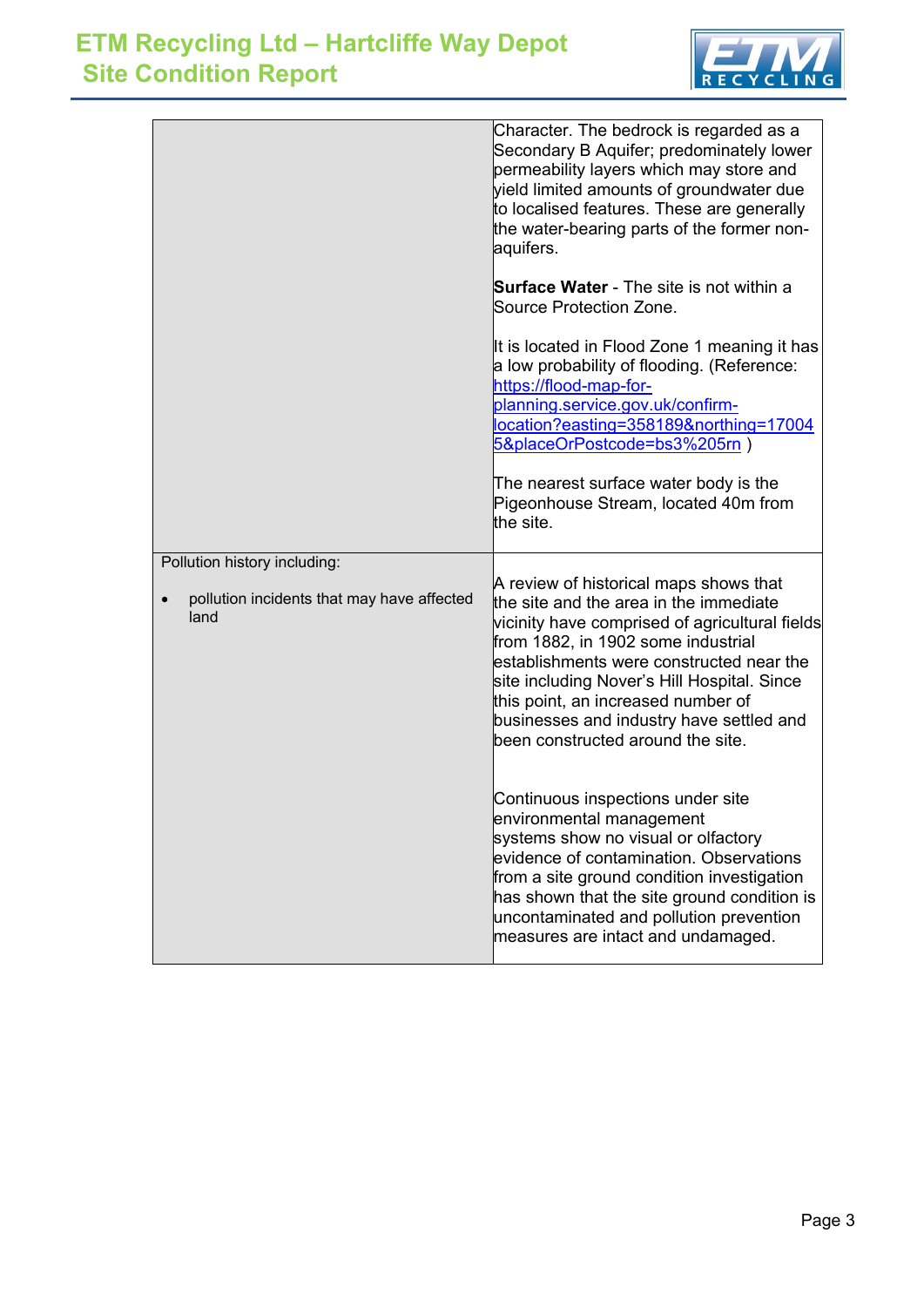

| contaminants<br>contamination<br>$\bullet$<br>measures | historical land-uses and<br>associated<br>any visual/olfactory evidence of existing<br>evidence of damage to pollution prevention |                                                                                                                                                                                          |
|--------------------------------------------------------|-----------------------------------------------------------------------------------------------------------------------------------|------------------------------------------------------------------------------------------------------------------------------------------------------------------------------------------|
| historical site<br>available)                          | investigation, assessment,<br>remediation and verification reports (where                                                         | Evidence of historic contamination, for example, No site investigations carried out on site.                                                                                             |
|                                                        | Baseline soil and groundwater reference data                                                                                      | https://magic.defra.gov.uk/magicmap.aspx<br>https://mapapps.bgs.ac.uk/geologyofbritain/home.ht<br>m<br>https://environment.data.gov.uk/farmers/                                          |
| <b>Supporting</b><br>information                       | incidents<br>Historical Ordnance Survey plans<br>$\bullet$<br>Site reconnaissance<br>$\bullet$<br>٠<br>reports<br>٠               | Source information identifying environmental setting and pollution<br>Historical investigation / assessment / remediation / verification<br>Baseline soil and groundwater reference data |

## **3.0 Permitted activities**

| <b>Permitted activities</b>                    | Metal and WEE processing and treatment, |
|------------------------------------------------|-----------------------------------------|
|                                                | gully waste dewatering and drying.      |
| Non-permitted activities undertaken            | None                                    |
| Document references for:                       | Site Layout Plan                        |
|                                                | ETM Hartcliffe - H1                     |
| plan showing activity layout; and<br>$\bullet$ | RA                                      |
| environmental risk assessment.                 |                                         |
|                                                |                                         |
|                                                |                                         |

#### **Note:**

In Part B of the application form you must tell us about the activities that you will undertake at the site. You must also give us an environmental risk assessment. This risk assessment must be based on our guidance (*Environmental Risk Assessment - EPR H1*) or use an equivalent approach.

It is essential that you identify in your environmental risk assessment all the substances used and produced that could pollute the soil or groundwater if there were an accident, or if measures to protect land fail.

These include substances that would be classified as 'dangerous' under the Control of Major Accident Hazards (COMAH) regulations and also raw materials, fuels, intermediates, products, wastes and effluents.

If your submitted environmental risk assessment does not adequately address the risks to soil and groundwater we may need to request further information from you or even refuse your permit application.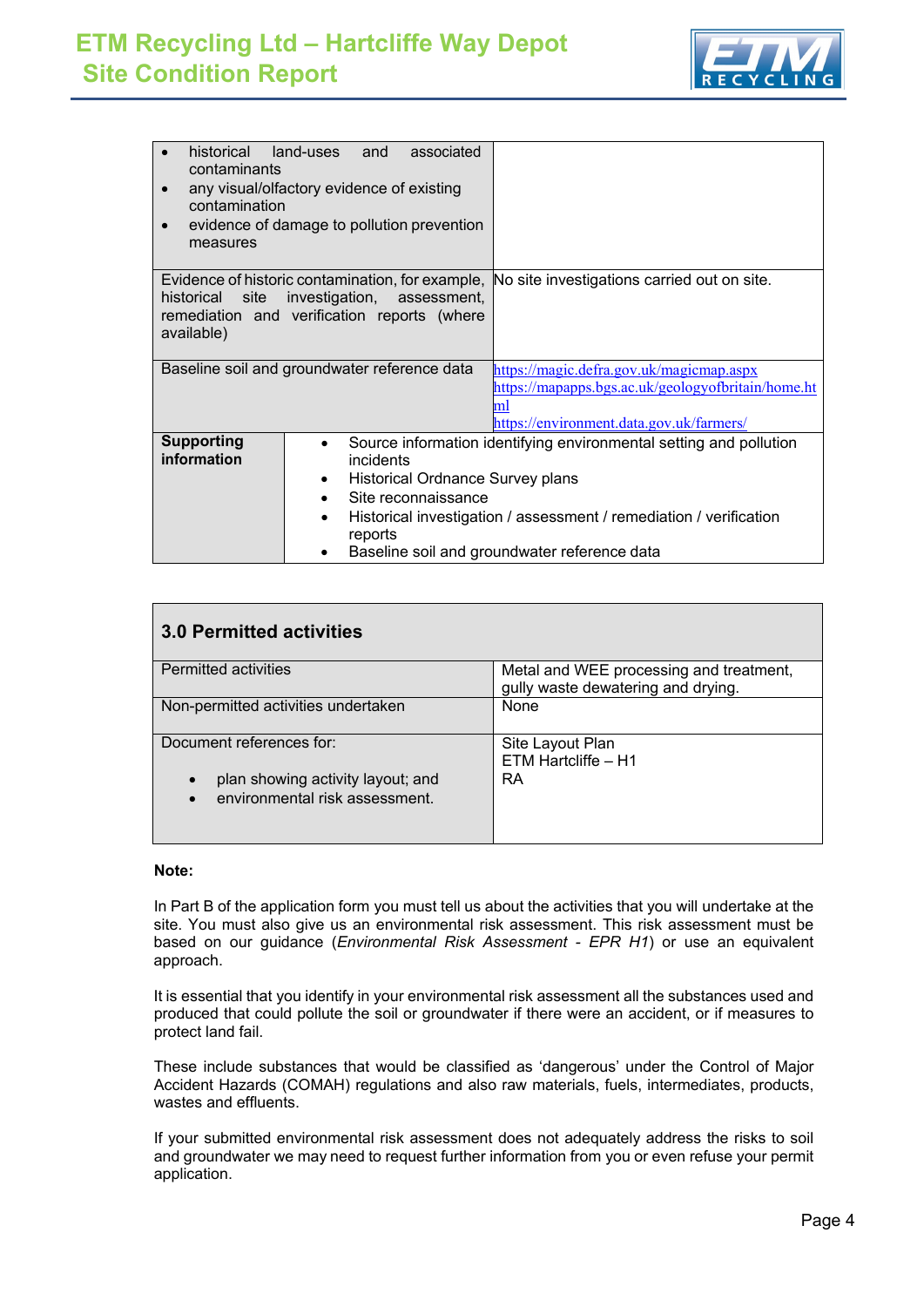

| 4.0 Changes to the activity                                |                                                                                                                                    |                                                                                                                                                                                                                                                                                              |  |  |
|------------------------------------------------------------|------------------------------------------------------------------------------------------------------------------------------------|----------------------------------------------------------------------------------------------------------------------------------------------------------------------------------------------------------------------------------------------------------------------------------------------|--|--|
| boundary?                                                  | Have there been any changes to the activity                                                                                        | If yes, provide a plan showing the changes to<br>the activity boundary.                                                                                                                                                                                                                      |  |  |
| permitted activities?                                      | Have there been any changes to the                                                                                                 | If yes, provide a description of the changes<br>to the permitted activities                                                                                                                                                                                                                  |  |  |
| the permitted activities?                                  | Have any 'dangerous substances' not<br>identified in the Application Site Condition<br>Report been used or produced as a result of | If yes, list of them                                                                                                                                                                                                                                                                         |  |  |
| <b>Checklist</b><br><b>of</b><br>supporting<br>information | $\bullet$<br>$\bullet$<br>$\bullet$<br>relevant)                                                                                   | Plan showing any changes to the boundary (where relevant)<br>Description of the changes to the permitted activities (where relevant)<br>List of 'dangerous substances' used/produced by the permitted activities<br>that were not identified in the Application Site Condition Report (where |  |  |

| 5.0 Measures taken to protect land                         |                                                                                                                                                                                                                                           |  |  |  |
|------------------------------------------------------------|-------------------------------------------------------------------------------------------------------------------------------------------------------------------------------------------------------------------------------------------|--|--|--|
|                                                            | Use records that you collected during the life of the permit to summarise whether pollution<br>prevention measures worked. If you can't, you need to collect land and/or groundwater data to<br>assess whether the land has deteriorated. |  |  |  |
| <b>Checklist</b><br><b>of</b><br>supporting<br>information | Inspection records and summary of findings of inspections for all pollution<br>$\bullet$<br>prevention measures<br>Records of maintenance, repair and replacement of pollution prevention<br>$\bullet$<br>measures                        |  |  |  |

### **6.0 Pollution incidents that may have had an impact on land, and their remediation**

Summarise any pollution incidents that may have damaged the land. Describe how you investigated and remedied each one. If you can't, you need to collect land and /or groundwater reference data to assess whether the land has deteriorated while you've been there.

| <b>Checklist</b>          | $of \cdot$ | Records of pollution incidents that may have impacted on land |
|---------------------------|------------|---------------------------------------------------------------|
| supporting<br>information |            | Records of their investigation and remediation                |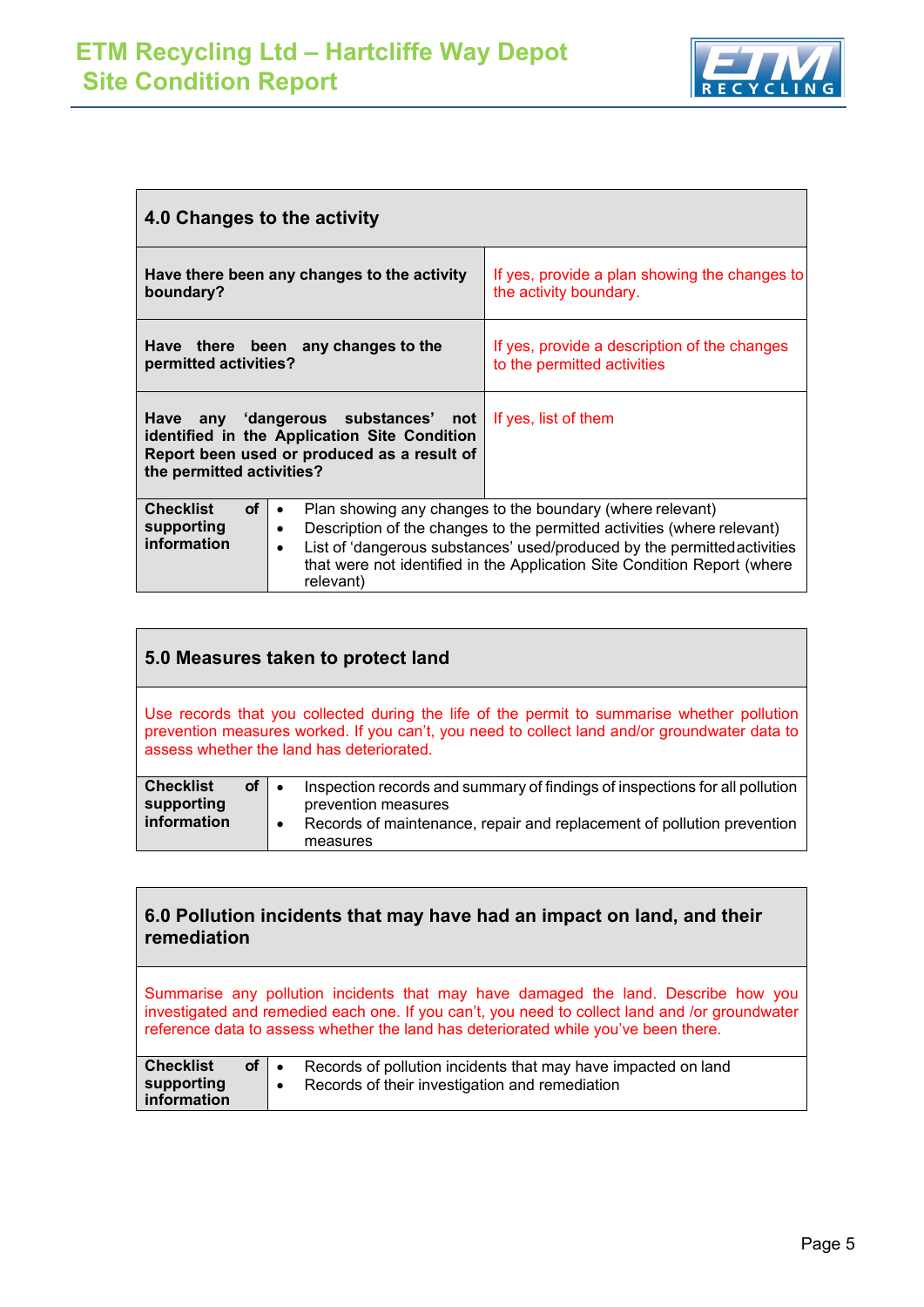

### **7.0 Soil gas and water quality monitoring (where undertaken)**

Provide details of any soil gas and/or water monitoring you did. Include a summary of the findings. Say whether it shows that the land deteriorated as a result of the permitted activities.If it did, outline how you investigated and remedied this.

| <b>Checklist</b><br>supporting<br>information | $of \bullet$ | Description of soil gas and/or water monitoring undertaken<br>Monitoring results (including graphs) |
|-----------------------------------------------|--------------|-----------------------------------------------------------------------------------------------------|
|-----------------------------------------------|--------------|-----------------------------------------------------------------------------------------------------|